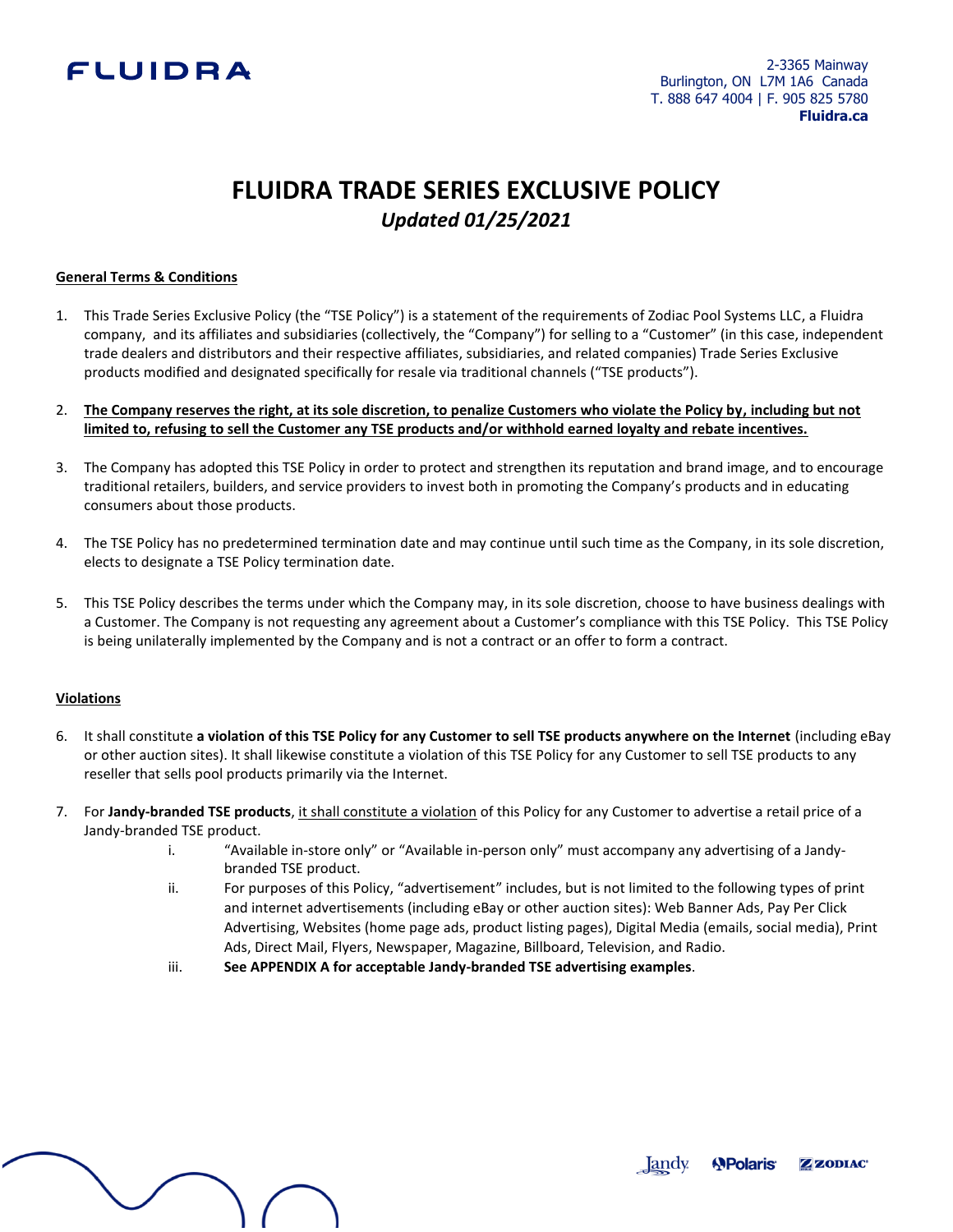# FLUIDRA

- 8. For **Polaris-branded and Zodiac-branded TSE Products**, it is acceptable for a Customer to advertise the price and in-store availability on a website so long as it is in accordance with the Company's LAAP policy.
	- i. "Available in-store only" must accompany any advertising of a Polaris-branded or Zodiac-branded TSE product.
- 9. This section should be used for reference only and should not be considered an all-inclusive list of violating activities or remedies.

# **Other**

- 10. This TSE Policy covers the TSE products outlined below and will further support any additions and expansions to the range unilaterally made by the Company in the future.
- 11. The Company reserves the right to add, modify, or delete any of the rules, conditions, benefits, or awards pertaining to any sales, promotional, rebate, or discount program at its sole discretion without notice.
- 12. The Company reserves the right to terminate business dealings with a Customer with or without cause, at any time, without providing prior notice to the Customer.
- 13. The Company reserves the right to terminate any Customer for violations of the TSE Policy by any affiliated company; affiliated companies include, but are not limited to, Customer's affiliates, subsidiaries, partnerships, joint ventures, parent companies, and controlling shareholders.

| 2021 Trade Series Exclusive (TSE) Products in Canada |            |                     |                                                                                  |
|------------------------------------------------------|------------|---------------------|----------------------------------------------------------------------------------|
|                                                      | Category   | <b>Model Number</b> | <b>Description</b>                                                               |
| <b>Vpuer</b>                                         | Equipment  |                     | All Jandy branded Equipment<br>See Full TSE Product List at Jandy.ca/BuiltStrong |
| <b>Polaris</b>                                       | <b>APC</b> | <b>FVRXIQP</b>      | Polaris VRX iQ+ Robotic Cleaner                                                  |
|                                                      | <b>APC</b> | <b>FVRXIQ</b>       | Polaris VRX iQ Robotic Cleaner                                                   |
|                                                      | APC        | F5TR                | Polaris TR28P Pressure Cleaner                                                   |
|                                                      | <b>APC</b> | F4TR                | Polaris Quattro Sport Pressure Cleaner                                           |
|                                                      | <b>APC</b> | F1TR                | Polaris TR36P Pressure Cleaner                                                   |
|                                                      | <b>APC</b> | WE000003            | Polaris TR35P Pressure Cleaner                                                   |
|                                                      | <b>APC</b> | PB4SQ               | Polaris Multistage Booster Pump                                                  |
| <b>Zodiac</b>                                        | <b>APC</b> | MX8EL               | Zodiac MX8 Elite Suction Cleaner                                                 |
|                                                      | <b>APC</b> | MX6EL               | Zodiac MX6 Elite Suction Cleaner                                                 |
|                                                      | <b>APC</b> | WS000017            | Zodiac DC33 Suction Disc Cleaner                                                 |